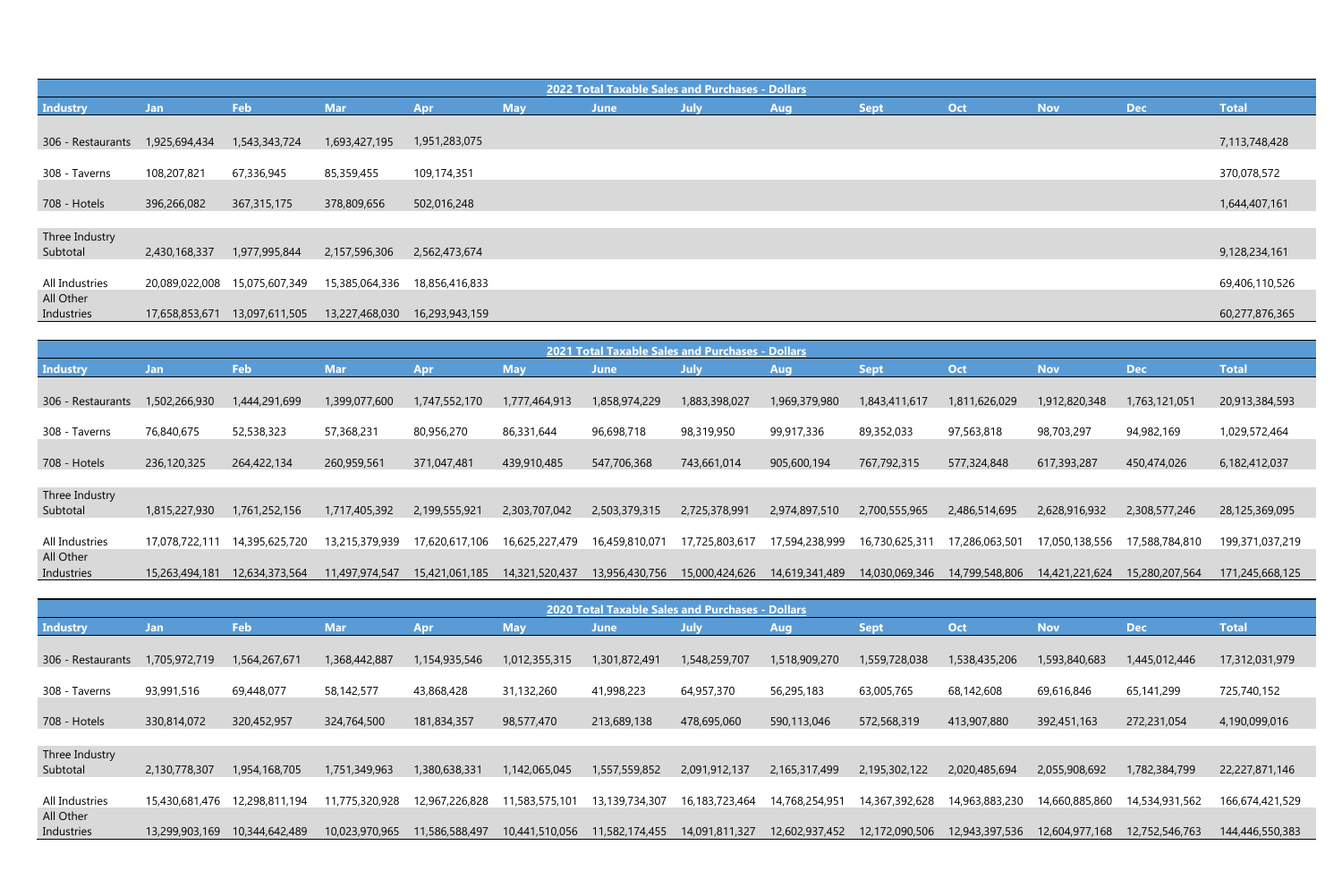|                         | <b>2019 Total Taxable Sales and Purchases - Dollars</b> |               |                |                |                |                |                |                |                |                |                |                |                 |
|-------------------------|---------------------------------------------------------|---------------|----------------|----------------|----------------|----------------|----------------|----------------|----------------|----------------|----------------|----------------|-----------------|
| Industry                | <b>Jan</b>                                              | Feb           | <b>Mar</b>     | <b>Apr</b>     | May            | <b>June</b>    | <b>July</b>    | Aug            | <b>Sept</b>    | Oct            | <b>Nov</b>     | <b>Dec</b>     | <b>Total</b>    |
| 306 - Restaurants       | 1,642,431,572                                           | 1,470,423,324 | 1,478,308,409  | 1,787,301,645  | ,713,696,069   | 1,742,755,094  | 1,745,648,826  | 1,730,816,135  | 1,760,330,529  | 1,630,478,009  | 1,675,703,005  | 1,651,993,822  | 20,029,886,439  |
| 308 - Taverns           | 85,087,570                                              | 61,421,652    | 66,145,762     | 85,719,114     | 75,464,105     | 81,509,775     | 82,414,180     | 79,687,421     | 86,185,632     | 80,208,683     | 79,079,477     | 77,698,846     | 940,622,217     |
| 708 - Hotels            | 308,711,438                                             | 301,956,911   | 324,691,981    | 398,743,144    | 434,284,639    | 488,379,835    | 620,531,336    | 676,050,949    | 643,764,946    | 493,557,848    | 488,813,317    | 383,412,118    | 5,562,898,462   |
| Three Industry          |                                                         |               |                |                |                |                |                |                |                |                |                |                |                 |
| Subtotal                | 2,036,230,580                                           | 1,833,801,887 | 1,869,146,152  | 2,271,763,903  | 2,223,444,813  | 2,312,644,704  | 2,448,594,342  | 2,486,554,505  | 2,490,281,107  | 2,204,244,540  | 2,243,595,799  | 2,113,104,786  | 26,533,407,118  |
| All Industries          | 14,439,294,752                                          | 1,469,437,022 | 11,563,483,741 | 14,035,937,105 | 13,386,749,942 | 13,774,397,739 | 14,379,022,785 | 13,769,618,104 | 13,802,430,252 | 13,661,413,813 | 13,524,076,993 | 13,418,048,402 | 161,223,910,650 |
| All Other<br>Industries | 12,403,064,172                                          | 9,635,635,135 | 9,694,337,589  | 11,764,173,202 | 11,163,305,129 | 11,461,753,035 | 11,930,428,443 | 11,283,063,599 | 11,312,149,145 | 11,457,169,273 | 11,280,481,194 | 11,304,943,616 | 134,690,503,532 |

|                   |               |               |               |               |     | Change from 2019 Compared to 2022 - Taxable Sales and Purchases - Dollars |             |     |             |     |            |            |                |
|-------------------|---------------|---------------|---------------|---------------|-----|---------------------------------------------------------------------------|-------------|-----|-------------|-----|------------|------------|----------------|
| <b>Industry</b>   | <b>Jan</b>    | Feb           | <b>Mar</b>    | Apr           | May | <b>June</b>                                                               | <b>July</b> | Aug | <b>Sept</b> | Oct | <b>Nov</b> | <b>Dec</b> | Total          |
|                   |               |               |               |               |     |                                                                           |             |     |             |     |            |            |                |
| 306 - Restaurants | 283,262,862   | 72,920,400    | 215,118,786   | 163,981,430   |     |                                                                           |             |     |             |     |            |            | 735,283,478    |
|                   |               |               |               |               |     |                                                                           |             |     |             |     |            |            |                |
| 308 - Taverns     | 23,120,251    | 5,915,293     | 19,213,693    | 23,455,237    |     |                                                                           |             |     |             |     |            |            | 71,704,474     |
|                   |               |               |               |               |     |                                                                           |             |     |             |     |            |            |                |
| 708 - Hotels      | 87,554,644    | 65,358,264    | 54,117,675    | 103,273,104   |     |                                                                           |             |     |             |     |            |            | 310,303,687    |
|                   |               |               |               |               |     |                                                                           |             |     |             |     |            |            |                |
| Three Industry    |               |               |               |               |     |                                                                           |             |     |             |     |            |            |                |
| Subtotal          | 393,937,757   | 144,193,957   | 288,450,154   | 290,709,771   |     |                                                                           |             |     |             |     |            |            | 1,117,291,639  |
|                   |               |               |               |               |     |                                                                           |             |     |             |     |            |            |                |
| All Industries    | 5,649,727,256 | 3,606,170,327 | 3,821,580,595 | 4,820,479,728 |     |                                                                           |             |     |             |     |            |            | 17,897,957,906 |
| All Other         |               |               |               |               |     |                                                                           |             |     |             |     |            |            |                |
| Industries        | 5,255,789,499 | 3,461,976,370 | 3,533,130,441 | 4,529,769,957 |     |                                                                           |             |     |             |     |            |            | 16,780,666,267 |

|                       | Percent Change from 2019 Compared to 2022 - Taxable Sales and Purchases |     |            |            |            |             |             |     |             |     |            |            |              |
|-----------------------|-------------------------------------------------------------------------|-----|------------|------------|------------|-------------|-------------|-----|-------------|-----|------------|------------|--------------|
| Industry              | <b>Jan</b>                                                              | Feb | <b>Mar</b> | <b>Apr</b> | <b>May</b> | <b>June</b> | <b>July</b> | Aug | <b>Sept</b> | Oct | <b>Nov</b> | <b>Dec</b> | <b>Total</b> |
| 306 - Restaurants 17% |                                                                         | 5%  | 15%        | 9%         |            |             |             |     |             |     |            |            | 3.7%         |
| 308 - Taverns         | 27%                                                                     | 10% | 29%        | 27%        |            |             |             |     |             |     |            |            | 7.6%         |
| 708 - Hotels          | 28%                                                                     | 22% | 17%        | 26%        |            |             |             |     |             |     |            |            | 5.6%         |
|                       |                                                                         |     |            |            |            |             |             |     |             |     |            |            |              |
| Three Industry        |                                                                         |     |            |            |            |             |             |     |             |     |            |            |              |
| Subtotal              | 19%                                                                     | 8%  | 15%        | 13%        |            |             |             |     |             |     |            |            | 4.2%         |
| All Industries        | 39%                                                                     | 31% | 33%        | 34%        |            |             |             |     |             |     |            |            | 11.1%        |
| All Other             |                                                                         |     |            |            |            |             |             |     |             |     |            |            |              |
| Industries            | 42%                                                                     | 36% | 36%        | 39%        |            |             |             |     |             |     |            |            | 12.5%        |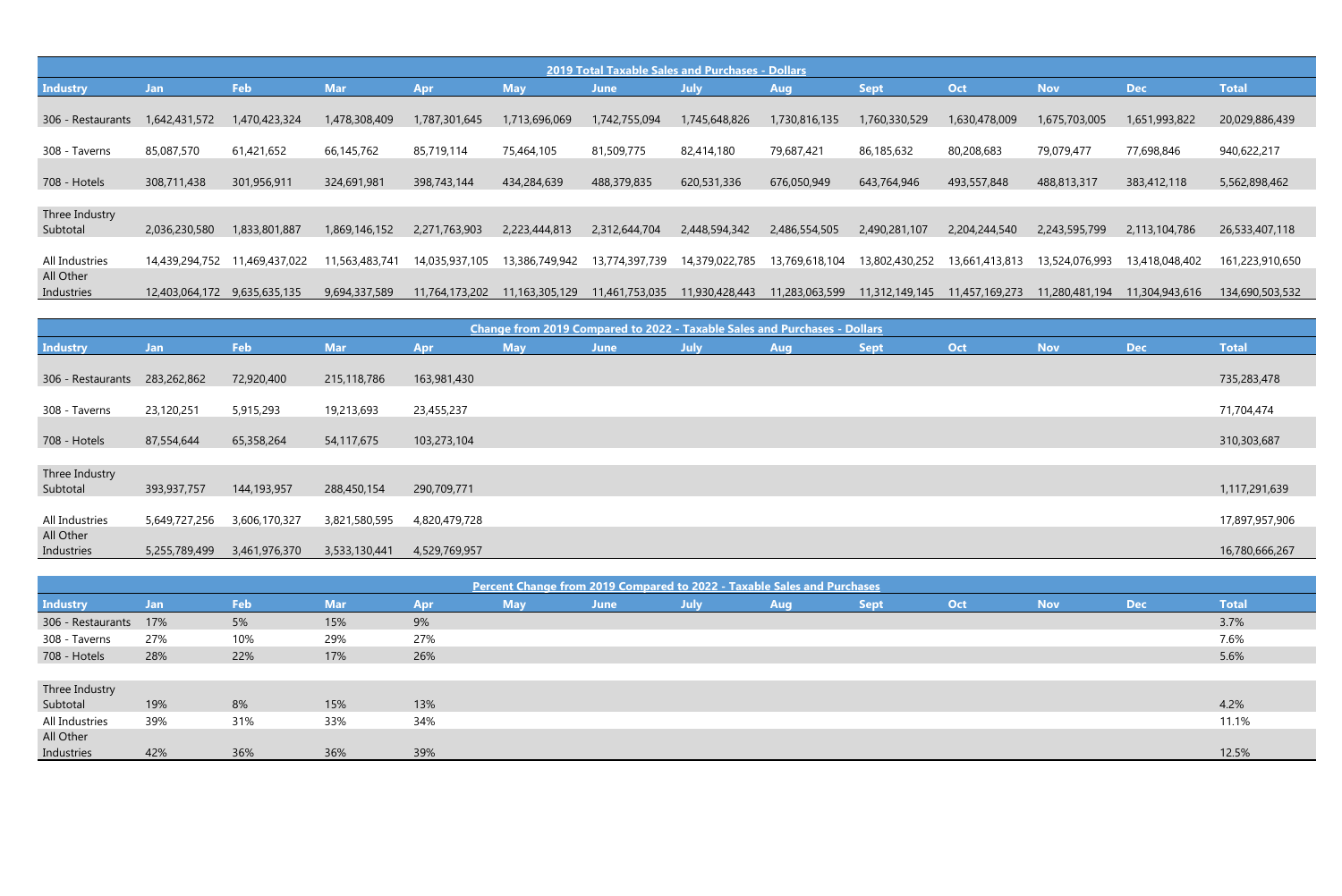|                            |                 |                |                 |                |                   |               | Change from 2019 Compared to 2021 - Taxable Sales and Purchases - Dollars |               |               |               |               |               |                   |
|----------------------------|-----------------|----------------|-----------------|----------------|-------------------|---------------|---------------------------------------------------------------------------|---------------|---------------|---------------|---------------|---------------|-------------------|
| Industry                   | <b>Jan</b>      | Feb            | <b>Mar</b>      | Apr            | <b>May</b>        | <b>June</b>   | <b>July</b>                                                               | Aug           | <b>Sept</b>   | Oct           | <b>Nov</b>    | <b>Dec</b>    | <b>Total</b>      |
| 306 - Restaurants          | (140, 164, 642) | (26, 131, 625) | (79, 230, 809)  | (39, 749, 475) | 63,768,844        | 116,219,135   | 137,749,201                                                               | 238,563,845   | 83,081,088    | 181,148,020   | 237,117,343   | 111,127,229   | 883,498,154       |
| 308 - Taverns              | (8,246,895)     | (8,883,329)    | (8,777,531)     | (4,762,844)    | 10,867,539        | 15,188,943    | 15,905,770                                                                | 20,229,915    | 3,166,401     | 17,355,135    | 19,623,820    | 17,283,323    | 88,950,247        |
| 708 - Hotels               | (72, 591, 113)  | (37,534,777)   | (63, 732, 420)  | (27,695,663)   | 5,625,846         | 59,326,533    | 123,129,678                                                               | 229,549,245   | 124,027,369   | 83,767,000    | 128,579,970   | 67,061,908    | 619,513,575       |
|                            |                 |                |                 |                |                   |               |                                                                           |               |               |               |               |               |                   |
| Three Industry<br>Subtotal | (221,002,650)   | (72, 549, 731) | (151, 740, 760) | (72, 207, 982) | 80,262,229        | 190,734,611   | 276,784,649                                                               | 488,343,005   | 210,274,858   | 282,270,155   | 385,321,133   | 195,472,460   | 1,591,961,977     |
| All Industries             | 2,639,427,359   | 2,926,188,698  | 1,651,896,198   | 3,584,680,001  | 3,238,477<br>7,53 | 2,685,412,332 | 3,346,780,832                                                             | 3,824,620,895 | 2,928,195,059 | 3,624,649,688 | 3,526,061,563 | 4,170,736,408 | 38, 147, 126, 569 |
| All Other<br>Industries    | 2,860,430,009   | 2,998,738,429  | 1,803,636,958   | 3,656,887,983  | 3,158,215,308     | 2,494,677,721 | 3,069,996,183                                                             | 3,336,277,890 | 2,717,920,201 | 3,342,379,533 | 3,140,740,430 | 3,975,263,948 | 36,555,164,593    |

| Percent Change from 2019 Compared to 2021 - Taxable Sales and Purchases |        |        |            |            |       |             |       |       |             |       |            |            |       |
|-------------------------------------------------------------------------|--------|--------|------------|------------|-------|-------------|-------|-------|-------------|-------|------------|------------|-------|
| Industry                                                                | Jan    | Feb    | <b>Mar</b> | <b>Apr</b> | May   | <b>June</b> | July  | Aug   | <b>Sept</b> | Oct   | <b>Nov</b> | <b>Dec</b> | Total |
| 306 - Restaurants - 9%                                                  |        | $-2%$  | $-5.4%$    | $-2.2%$    | 3.7%  | 6.7%        | 7.9%  | 13.8% | 4.7%        | 11.1% | 14.2%      | 6.7%       | 4.4%  |
| 308 - Taverns                                                           | $-10%$ | $-14%$ | $-13.3%$   | $-5.6%$    | 14.4% | 18.6%       | 19.3% | 25.4% | 3.7%        | 21.6% | 24.8%      | 22.2%      | 9.5%  |
| 708 - Hotels                                                            | $-24%$ | $-12%$ | $-19.6%$   | $-6.9%$    | 1.3%  | 12.1%       | 19.8% | 34.0% | 19.3%       | 17.0% | 26.3%      | 17.5%      | 11.1% |
|                                                                         |        |        |            |            |       |             |       |       |             |       |            |            |       |
| Three Industry                                                          |        |        |            |            |       |             |       |       |             |       |            |            |       |
| Subtotal                                                                | $-11%$ | $-4%$  | $-8.1%$    | $-3.2%$    | 3.6%  | 8.2%        | 11.3% | 19.6% | 8.4%        | 12.8% | 17.2%      | 9.3%       | 6.0%  |
| All Industries                                                          | 18%    | 26%    | 14.3%      | 25.5%      | 24.2% | 19.5%       | 23.3% | 27.8% | 21.2%       | 26.5% | 26.1%      | 31.1%      | 23.7% |
| All Other                                                               |        |        |            |            |       |             |       |       |             |       |            |            |       |
| Industries                                                              | 23%    | 31%    | 19%        | 31%        | 28%   | 22%         | 26%   | 30%   | 24%         | 29%   | 28%        | 35%        | 27.1% |

|                            |                    |                    |                 |                 |                 |                 | Change from Prior Year (2019/2020) - Taxable Sales and Purchases - Dollars |                 |                 |                 |                 |                 |                 |
|----------------------------|--------------------|--------------------|-----------------|-----------------|-----------------|-----------------|----------------------------------------------------------------------------|-----------------|-----------------|-----------------|-----------------|-----------------|-----------------|
| Industry                   | <b>Jan</b>         | Feb                | <b>Mar</b>      | Apr             | <b>May</b>      | <b>June</b>     | <b>July</b>                                                                | Aug             | <b>Sept</b>     | Oct             | <b>Nov</b>      | <b>Dec</b>      | Total           |
| 306 - Restaurants          | 63,541,147         | 93,844,347         | (109, 865, 522) | (632, 366, 099) | (701, 340, 754) | (440, 882, 603) | (197, 389, 119)                                                            | (211, 906, 865) | (200, 602, 491) | (92,042,803)    | (81, 862, 322)  | (206, 981, 376) | (2,875,239,954) |
| 308 - Taverns              | 8,903,946          | 8,026,425          | (8,003,185)     | (41,850,686)    | (44, 331, 845)  | (39,511,552)    | (17, 456, 810)                                                             | (23, 392, 238)  | (23, 179, 867)  | (12,066,075)    | (9,462,631)     | (12, 557, 547)  | (231, 812, 436) |
| 708 - Hotels               | 22,102,634         | 18,496,046         | 72,519          | (216,908,787)   | (335,707,169)   | (274, 690, 697) | (141, 836, 276)                                                            | (85, 937, 903)  | (71, 196, 627)  | (79, 649, 968)  | (96, 362, 154)  | (111, 181, 064) | (1,413,398,126) |
|                            |                    |                    |                 |                 |                 |                 |                                                                            |                 |                 |                 |                 |                 |                 |
| Three Industry<br>Subtotal | 94,547,727         | 120,366,818        | (117, 796, 189) | (891, 125, 572) | (1,081,379,768) | (755,084,852)   | (356, 682, 205)                                                            | (321, 237, 006) | (294, 978, 985) | (183, 758, 846) | (187, 687, 107) | (330, 719, 987) | (4,520,450,517) |
| All Industries             | (1, 139, 391, 583) | (1, 124, 794, 533) | 211,837,187     | (1,068,710,277) | (1,803,174,841) | (634, 663, 432) | 1,804,700,679                                                              | 998,636,847     | 564,962,376     | 1,302,469,417   | 1,136,808,867   | 1,116,883,160   | 3,629,749,983   |
| All Other<br>Industries    | (1,233,939,310)    | (1,245,161,351)    | 329,633,376     | (177, 584, 705) | (721, 795, 073) | 120,421,420     | 2,161,382,884                                                              | 1,319,873,853   | 859,941,361     | 1,486,228,263   | 1,324,495,974   | 1,447,603,147   | 8,150,200,500   |